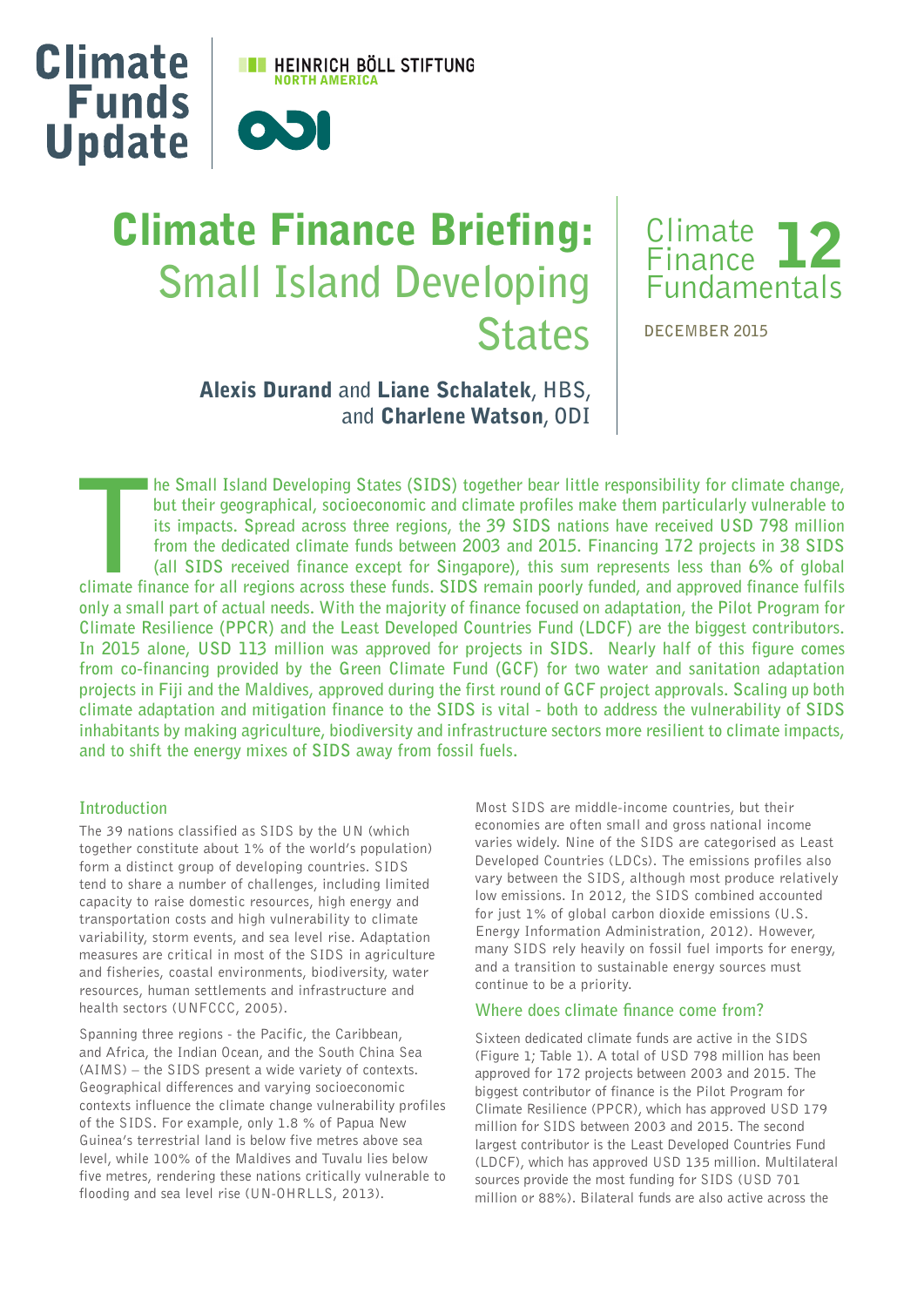

## **Table 1: Funds supporting SIDS (2003-15)**

| <b>Funds and Initiatives</b>                              | <b>Amount Approved</b><br>(Current USD millions) | <b>Projects approved</b> |
|-----------------------------------------------------------|--------------------------------------------------|--------------------------|
| Pilot Programme for Climate Resilience (PPCR)             | 179.14                                           | 22                       |
| Least Developed Countries Fund (LDCF)                     | 134.65                                           | 41                       |
| Global Climate Change Alliance (GCCA)                     | 86.50                                            | 18                       |
| <b>Adaptation Fund (AF)</b>                               | 72.78                                            | 10                       |
| Norway's International Climate Forest Initiative (ICFI)   | 65.95                                            |                          |
| Green Climate Fund (GCF)                                  | 56.33                                            | 8                        |
| Global Environment Facility (GEF 5)                       | 38.69                                            | 19                       |
| Special Climate Change Fund (SCCF)                        | 35.98                                            | 5                        |
| Germany's International Climate Initiative (ICI)          | 27.73                                            | 9                        |
| Scaling up Renewable Energy Programme (SREP)              | 27.19                                            | 8                        |
| Forest Carbon Partnership Facility (FCPF)                 | 26.60                                            | $\overline{7}$           |
| Global Environment Facility (GEF 6)                       | 17.49                                            | 6                        |
| Global Environment Facility (GEF 4)                       | 16.97                                            | 14                       |
| United Nations REDD+ Programme (UNREDD)                   | 6.93                                             | $\overline{2}$           |
| Australia's International Forest Carbon Initiative (IFCI) | 3.04                                             | T.                       |
| Strategic Priority on Adaptation (from GEF4)              | 2.07                                             | 1                        |



## Figure 2: Top ten recipient countries by amount approved (2003-15)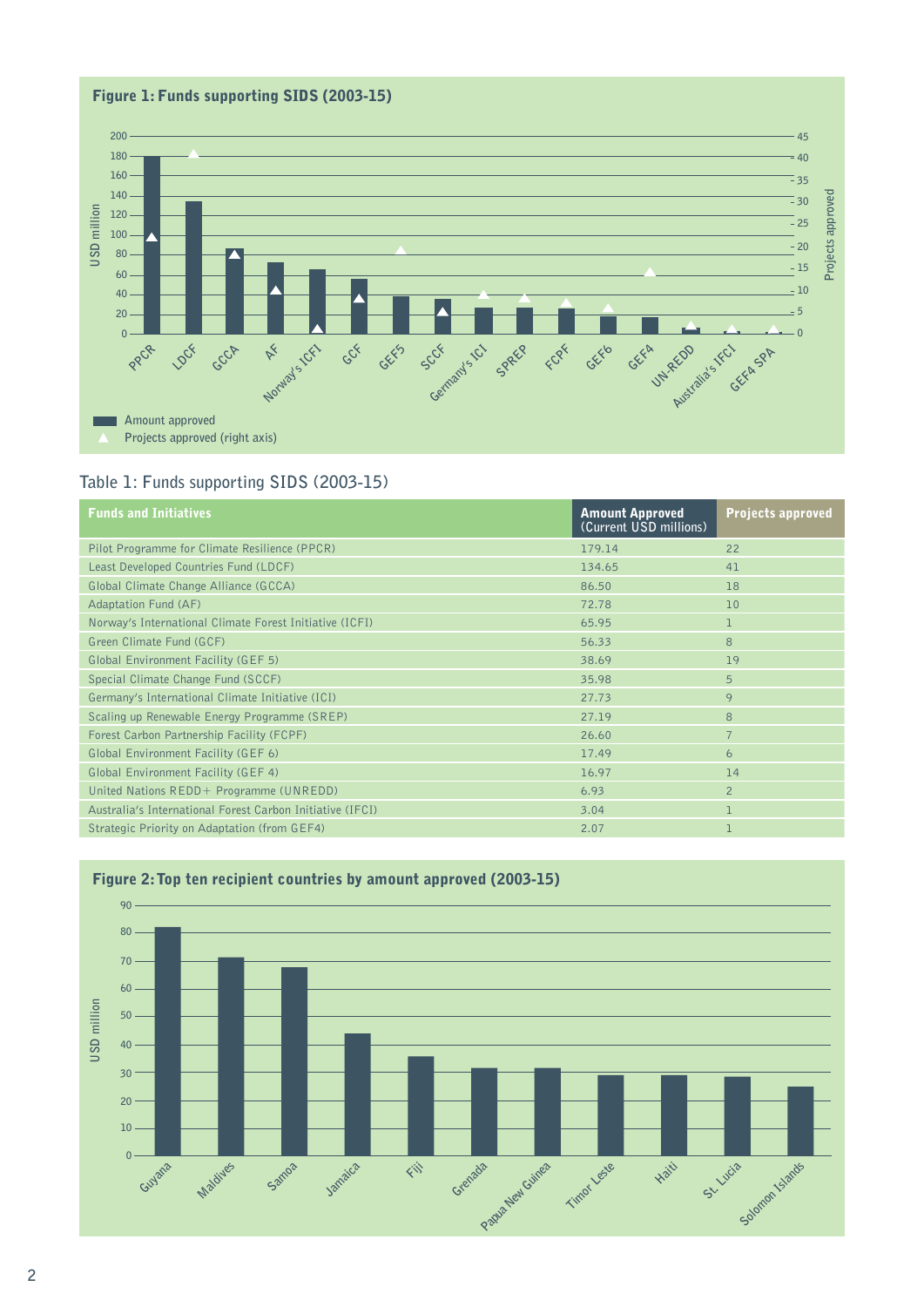SIDs, contributing 12% of finance; USD 97 million has been approved from Norwegian, German, and Australian bilateral funds. The Green Climate Fund (GCF) has the potential to become a much larger source of finance for the SIDS in the future, with 50% of its USD 10.2 billion pledge to go to adaptation and half of this to support Least Developed Countries (LDCs), SIDS and African States.

Grants make up the majority of climate finance in the SIDS and will remain important, particularly for adaptation actions. To date, over three-quarters of SIDS climate finance is grant based, with concessional loans a much smaller proportion of the total.

#### **Who receives the money?**

The Caribbean region comprises about 65% of the population of the SIDS and contains the highest number of countries in the three SIDS regions. Consistent with its size, the Caribbean SIDS have the largest amount of approved climate finance from dedicated climate funds (USD 336 million, or 42%). More than half of Caribbean funding

## Box 1: Climate Finance in the Least Developed Countries (LDCs) of the SIDS

Nine of the 39 SIDS are LDCs: Comoros, Guinea-Bissau, Haiti, Kiribati, São Tomé and Príncipe, Solomon Islands, Timor-Leste, Tuvalu, and Vanuatu. Together USD 169 million in climate finance from multilateral climate funds has been approved for project activities within these nations, representing 21% of total SIDS funding. Two-thirds of this finance comes from the LDCF, with another 23% coming from the GCCA and PPCR. Grant financing, totalling over USD 60 million, is particularly important for LDCs as increasing debt can leave countries more exposed to macroeconomic shocks. Over three-quarters of climate finance in the LDC SIDS is dedicated to adaptation projects. Seven of the LDC SIDS also qualify as fragile or conflict-affected states, thereby aggravating their vulnerability to the social, economic, and environmental effects of climate change.

goes towards adaptation projects, with disaster prevention and preparedness as the biggest focus area within this category (receiving almost 30% of total Caribbean climate funding). The PPCR is the biggest funder in Caribbean SIDS (funding 16 projects that total USD 128 million), and approved PPCR-funded projects in St. Lucia, Dominica, Jamaica and Grenada each exceed USD 16 million. SIDS of the Pacific have project approvals totalling USD 304 million, while AIMS SIDS have USD 158 million in project approvals. AIMS and Pacific SIDS receive more finance for adaptation than for mitigation or REDD+ (adaptation finance accounts for 62% and 76% in AIMS and Pacific nations, respectively). AIMS countries have not received any REDD+ funding at all since 2003. The LDCF is the biggest funder in AIMS and Pacific SIDS, as the majority of LDCs in the SIDS lie within these two regions.

Guyana has received the most finance of any of the SIDS, with USD 82 million approved for project activities. Much of this funding (USD 66 million) is a contribution for the Guyana REDD+ Investment Fund by Norway's International Climate and Forest Initiative. In fact, this single contribution accounts for almost 20% of the total funding for Caribbean SIDS.

#### **What is being funded?**

Two-thirds of climate finance in the SIDS from dedicated funds contributes towards adaptation efforts, a total of USD 525 million (Table 2; Figure 3). 15% of funding contributes to REDD projects, 12% to mitigation and 7% to projects with multiple foci. The focus on adaptation finance is consistent with the SIDS' high adaptation needs. The largest single sector focus is humanitarian aid relating to

#### **Table 2: Approved funding across themes (2003-15)**

| <b>Theme</b>  | <b>Approved Amount</b><br>(USD millions) | <b>Projects approved</b> |
|---------------|------------------------------------------|--------------------------|
| Adaptation    | 525.03                                   | 91                       |
| Mitigation    | 99.73                                    | 45                       |
| REDD          | 117.83                                   | 74                       |
| Multiple foci | 55.45                                    | 22                       |